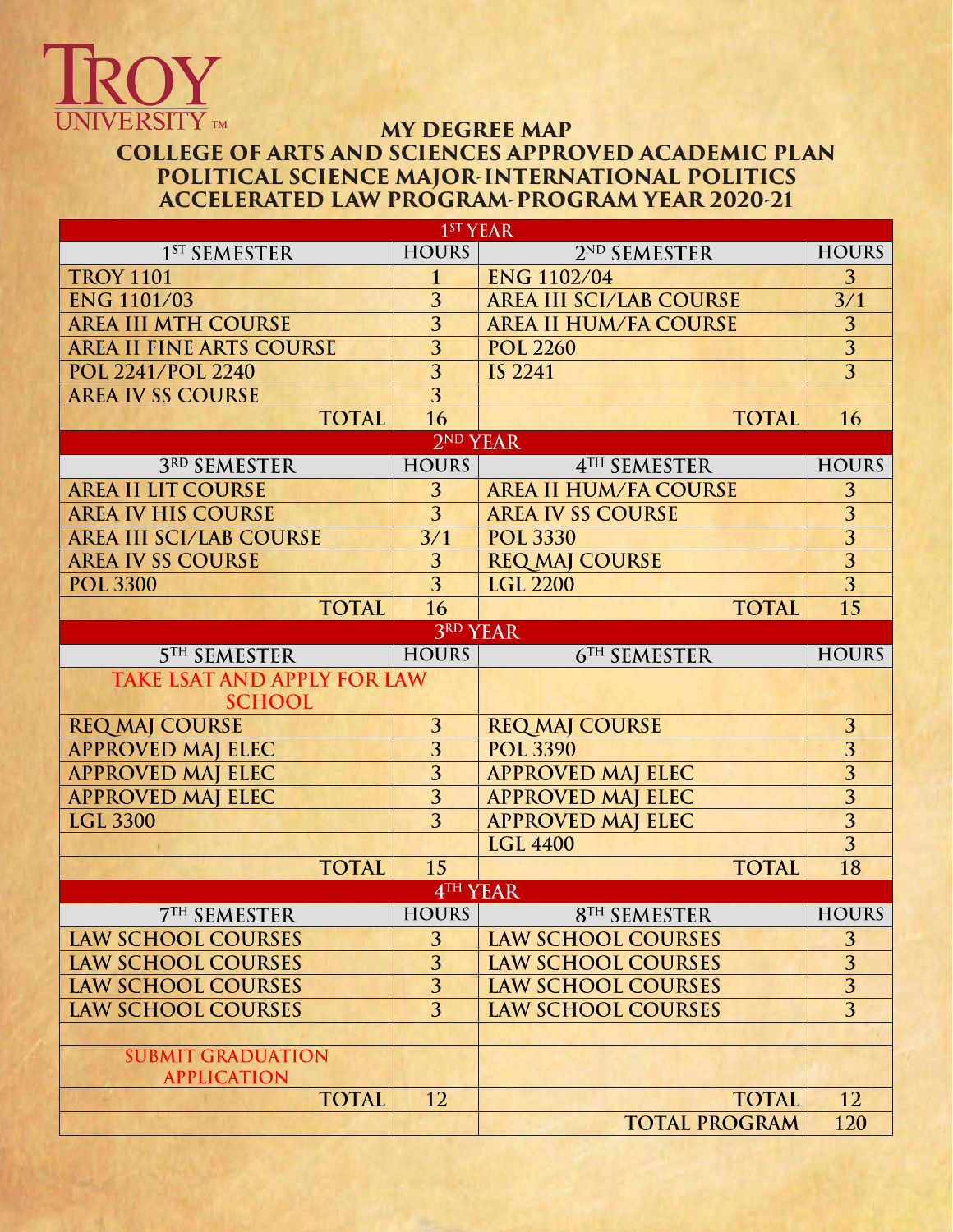

## **COLLEGE OF ARTS AND SCIENCES APPROVED ACADEMIC PLAN POLITICAL SCIENCE MAJOR-INTERNATIONAL POLITICS ACCELERATED LAW PROGRAM-PROGRAM YEAR 2020-21**

## **COMPLETE ALL REQUIREMENTS (51 HOURS)**

**AREA I**

A

**AREA IV**

A<sub>l</sub>

| TAKE THE FOLLOWING COURSES:<br>ENG 1101<br>COMP AND MODERN ENGLISH I<br>ENG 1102<br>COMP AND MODERN ENGLISH II<br>MINIMUM GRADE OF "C" REQ                                                                                                                                                                                                                                                                                                                                                                            | 3 HOURS<br><b>3 HOURS</b>                      |
|-----------------------------------------------------------------------------------------------------------------------------------------------------------------------------------------------------------------------------------------------------------------------------------------------------------------------------------------------------------------------------------------------------------------------------------------------------------------------------------------------------------------------|------------------------------------------------|
| <b>AREA II</b>                                                                                                                                                                                                                                                                                                                                                                                                                                                                                                        |                                                |
| TAKE ANY 1000 2000 LEVEL COURSE IN LITERATURE<br>TAKE ANY 1000 2000 LEVEL COURSE WITH AN EXPANDED HISTORICAL<br>AND CULTURAL SCOPE IN FINE ARTS, INCLUDING THE DISCIPLINES OF<br>ART, MUSIC, THEATRE, FILM, OR OTHER FINE ARTS AREA.                                                                                                                                                                                                                                                                                  | <b>3 HOURS</b><br>3 HOURS                      |
| TAKE ANY TWO 1000 2000 LEVEL COURSES WITH AN EXPANDED<br>HISTORICAL AND CULTURAL SCOPE IN THE HUMANITIES/FINE ARTS<br>DISCIPLINES, INCLUDING ENGLISH, FOREIGN LANGUAGES, RELIGION<br>PHILOSOPHY, CLASSICS, THEATRE, MUSIC, DANCE, COMMUNICATION,<br>SIGN LANGUAGE, INTERDISCIPLINARY STUDIES, OR OTHER HUMANITIES/<br><b>FINE ARTS AREAS.</b>                                                                                                                                                                         | <b>6 HOURS</b>                                 |
| NOTE: A SEQUENCE IN LITERATURE OR HISTORY IS REQ. WHEN SELECTING COURSEWORK IN AREAS II OR IV,<br>PLEASE CONSIDER THIS REQUIREMENT                                                                                                                                                                                                                                                                                                                                                                                    |                                                |
| <b>AREA III</b>                                                                                                                                                                                                                                                                                                                                                                                                                                                                                                       |                                                |
| TAKE MTH 1110 OR 1112 OR HIGHER<br>MINIMUM GRADE OF "C" REQ<br>TAKE ANY TWO 1000-2000 LEVEL SCIENCE CLASSES (CLASS<br>AND CORRESPONDING LAB) FROM THE FOLLOWING SCIENCE<br>DISCIPLINES: BIOLOGY, CHEMISTRY, PHYSICS, PHYSICAL SCIENCE, OR OTHER<br>SCIENCE AREAS. SELECT 2: BIO 1100/L100, BIO 1101/L101, BIO 1120/L120,<br>BIO 2229/L229, CHM 1115/L115, CHM 1142/L142, CHM 1143/L143, CHM 2242/L242,<br>PHY 2252/L252, PHY 2253/L253, PHY 2262/L262, PHY 2263/L263, SCI 2233/L233,<br>SCI 2234/L234, SCI 2240/L240. | 3 HOURS<br>8 HOURS                             |
| <b>AREA IV</b>                                                                                                                                                                                                                                                                                                                                                                                                                                                                                                        |                                                |
| TAKE ANY 1000 2000 LEVEL COURSE WITH A PRIMARY FOCUS IN HISTORY<br>TAKE THREE 1000-2000 LEVEL COURSE FROM THE FOLLOWING SOCIAL<br>SCIENCE DISCIPLINES: ANTHROPOLOGY, BUSINESS, CRIMINAL JUSTICE,<br>ECONOMICS, GEOGRAPHY, HISTORY, HUMAN SERVICES, LEADERSHIP,<br>INTERDISCIPLINARY STUDIES, NURSING, POLITICAL SCIENCE, PSYCHOLOGY,<br>RELIGION, SOCIAL WORK, SOCIOLOGY, OR OTHER SOCIAL SCIENCE AREAS.                                                                                                              | <b>3 HOURS</b><br>9 HOURS                      |
| NOTE: A SEQUENCE IN LITERATURE OR HISTORY IS REQ. WHEN SELECTING COURSEWORK IN AREAS II OR IV,<br>PLEASE CONSIDER THIS REQUIREMENT                                                                                                                                                                                                                                                                                                                                                                                    |                                                |
| <b>AREA V</b>                                                                                                                                                                                                                                                                                                                                                                                                                                                                                                         |                                                |
| IS<br>2241<br><b>COMPUTER CONCEPTS AND APPLICATIONS</b><br><b>TROY 1101</b><br>THE UNIVERSITY EXPERIENCE<br>POL 2241/POL 2240 AMERICAN NATIONAL GOVERNMENT<br>POL 2260<br>EXAMPLE IN EXAMPLE IN THE WORLD POLITICS                                                                                                                                                                                                                                                                                                    | 3 HOURS<br>1 HOUR<br><b>3 HOURS</b><br>3 HOURS |

EVERY REASONABLE ATTEMPT TO ENSURE ACCURACY HAS BEEN MADE. SOME COURSES (SUCH AS DEVELOPMENTAL OR PRE-REQUISES) ARE NOT REFLECTED IN THIS DEGREE MAP. COMPLE-<br>TION OF DEGREE REQUREMENTS IS BASED ON THE SPECIFIC CATALOG YEAR